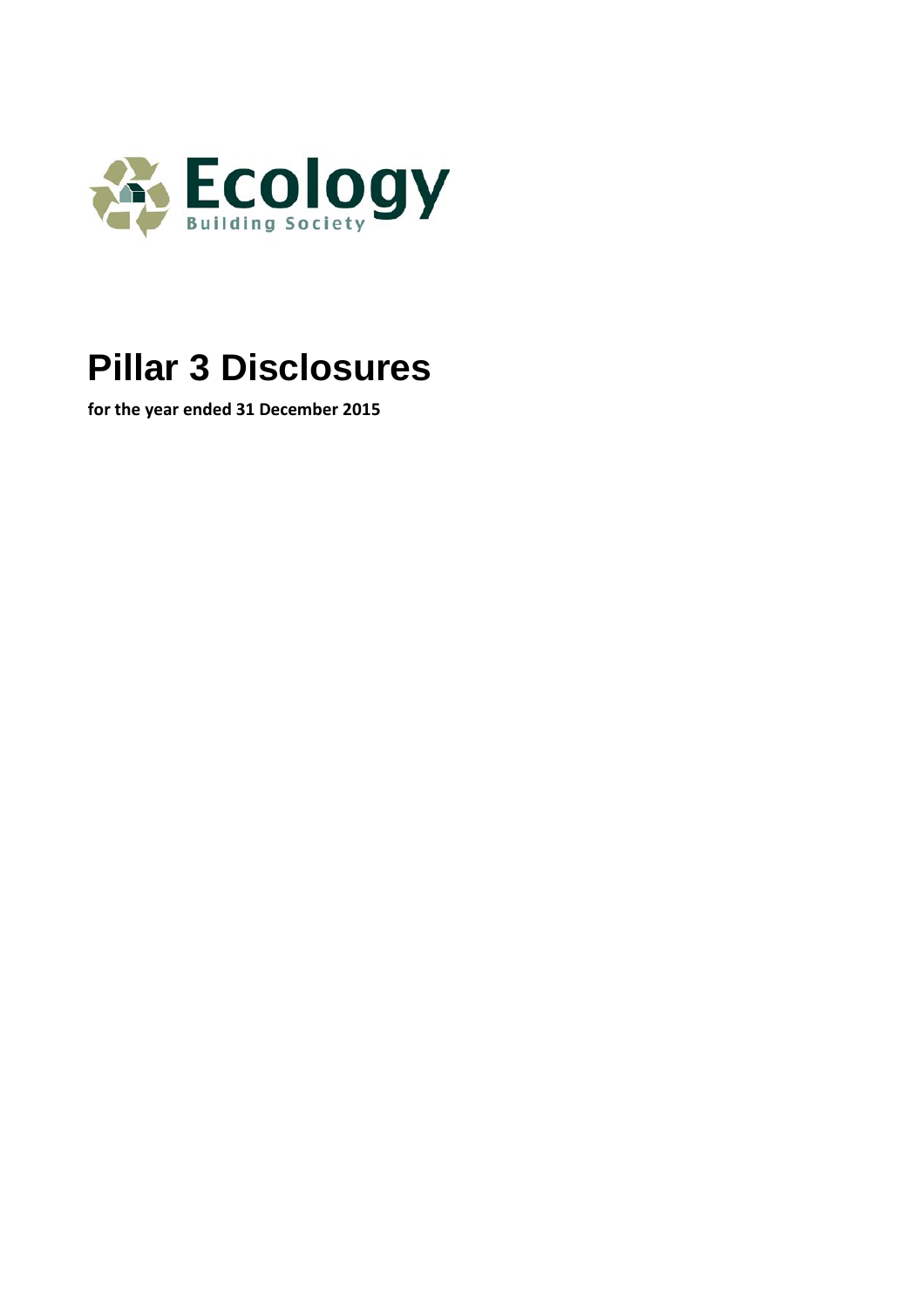## **Table of Contents**

| 1 <sub>1</sub> |        |  |  |  |  |  |
|----------------|--------|--|--|--|--|--|
|                | 1.1.1  |  |  |  |  |  |
|                | 1.1.2  |  |  |  |  |  |
| 2.             |        |  |  |  |  |  |
|                | 2.1.1  |  |  |  |  |  |
|                | 2.1.2  |  |  |  |  |  |
|                | 2.1.3  |  |  |  |  |  |
|                | 2.1.4  |  |  |  |  |  |
|                | 2.1.5  |  |  |  |  |  |
|                | 2.1.6  |  |  |  |  |  |
|                | 2.1.7  |  |  |  |  |  |
|                | 2.1.8  |  |  |  |  |  |
|                | 2.1.9  |  |  |  |  |  |
|                | 2.1.10 |  |  |  |  |  |
|                | 2.1.11 |  |  |  |  |  |
| 3.             |        |  |  |  |  |  |
|                |        |  |  |  |  |  |
| 4.             |        |  |  |  |  |  |
| 5.             |        |  |  |  |  |  |
| 6.             |        |  |  |  |  |  |
| 7.             |        |  |  |  |  |  |
|                | 7.1.1  |  |  |  |  |  |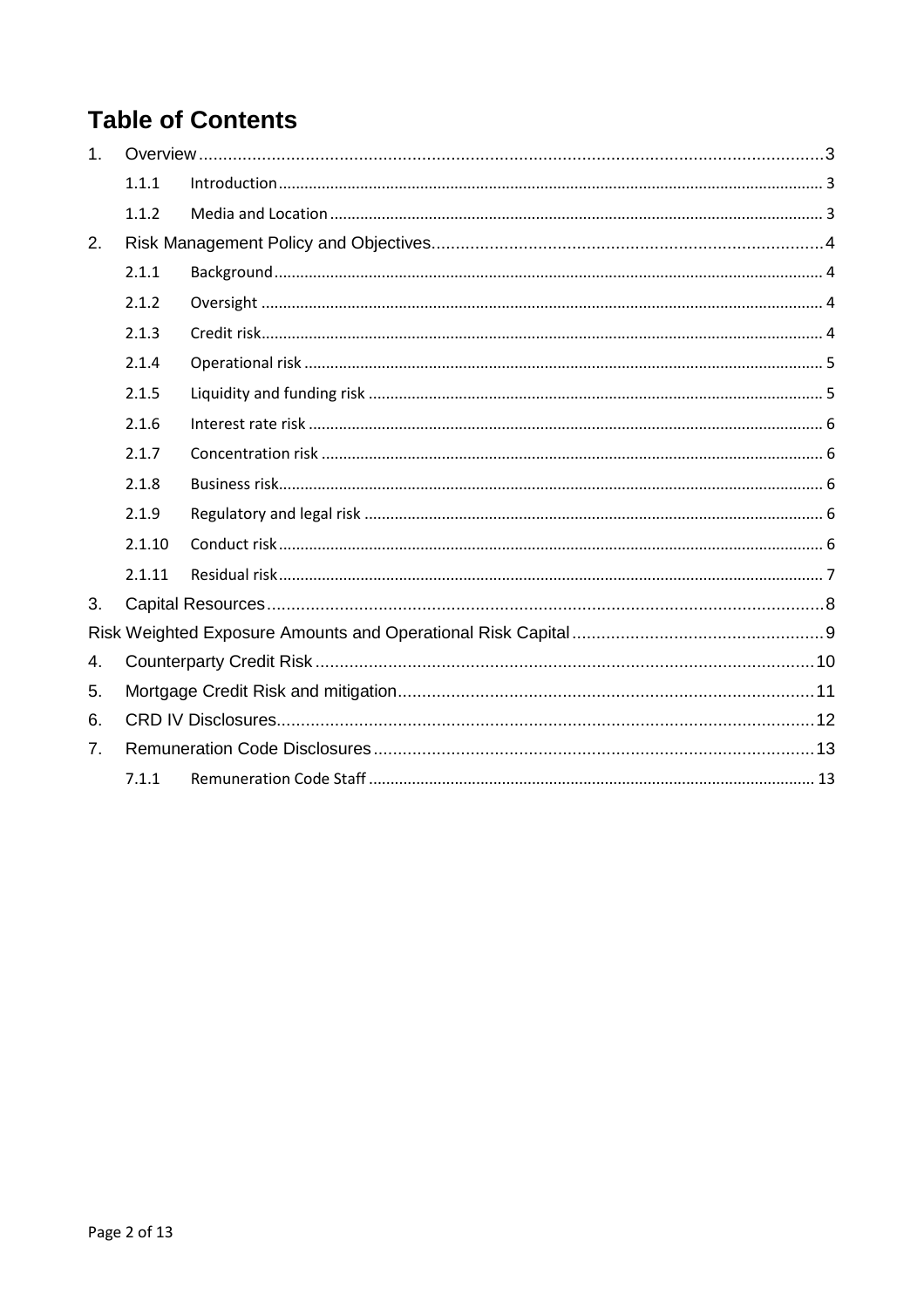## 1. **Overview**

#### 1.1.1 Introduction

The regulatory framework under which the Society operates is the European Union Capital Requirements Directive (CRD) and the Capital Requirements Regulation (CRR), which came into force on 1 January 2014. The CRD and CRR, commonly known as CRD IV, provide for consistent capital adequacy standards for banks and building societies and an associated supervisory framework across the European Union and are enforced in the UK by the Prudential Regulation Authority (PRA). The legislation sets out the rules that determine the amount of capital each institution must hold in order to provide security for members and depositors which consists of three main elements referred to as "Pillars":

- Pillar 1 this sets out the minimum capital requirements, using a risk based capital calculation focusing mainly on credit and operational risk. The Ecology uses the standardised approach to calculate Credit Risk which is expressed as 8% of the risk weighted exposure amounts for each applicable exposure class. Capital required to cover operational risk is assessed under the Basic Indicator Approach and calculated by reference to the net income of the Society averaged over the previous 3 years
- Pillar 2 this is an internal assessment by management and the Board of additional capital resources required to cover the specific risks faced by the Society that are not covered by the minimum regulatory capital resource requirement set out under Pillar 1. This process is known as the Internal Capital Adequacy Assessment Process (ICAAP) and it includes stress testing the risks identified to establish a level of additional capital that should be held.
- Pillar 3 this requires disclosure of the key information on the Society's own funds, risk exposures and risk management processes.

This document contains the requirements for Pillar 3 (disclosure) and the information provided here is in accordance with the rules and guidance contained in CRD IV.

The Society underwent a formal Supervisory Review and Evaluation Process (SREP) by the PRA in **April 2015** with an updated level of individual capital guidance (ICG) and capital add-on advised by the PRA in December 2015.

The figures quoted in this disclosure have been drawn from the Society's Annual Report and Accounts as at 31 December 2015, unless otherwise stated.

These disclosures do not constitute a financial statement and are intended to provide background information on capital requirements and in that context, the Society's approach to risk management.

Any questions or comments regarding these disclosures should be addressed to Paul Ellis (Chief Executive) or Pam Waring (Finance Director) at Ecology Building Society, 7 Belton Road, Silsden, West Yorkshire, BD20 0EE.

#### 1.1.2 Media and Location

The report will be published on the Society's corporate website [www.ecology.co.uk](http://www.ecology.co.uk/) .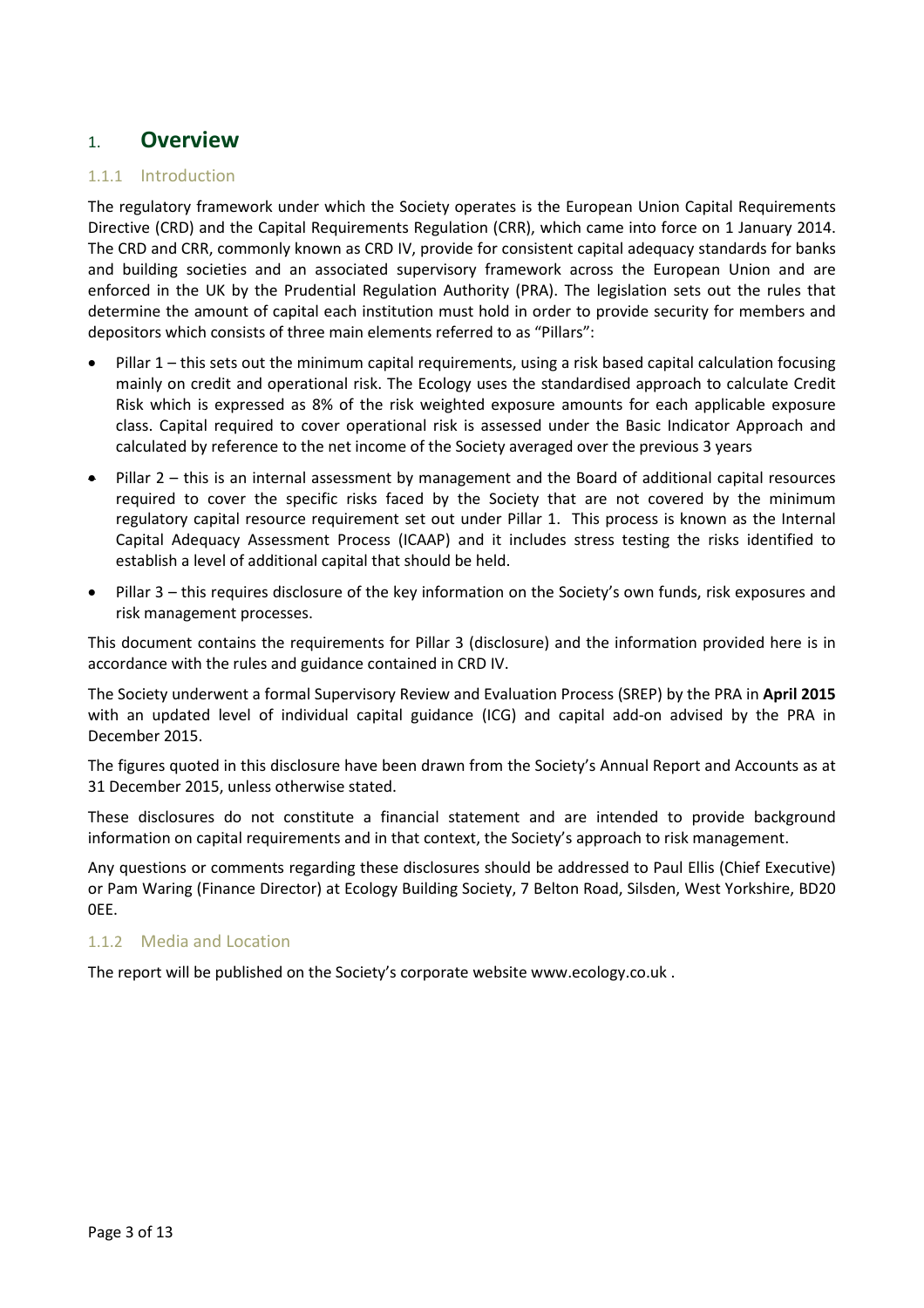## 2. **Risk Management Policy and Objectives**

#### 2.1.1 Background

The Board has an approved Statement of Risk Appetite which is detailed in the Society's ICAAP document.

Through its normal business operations the Society is exposed to a number of risks, the most significant of which are credit, liquidity and funding, concentration, interest rate, conduct, regulatory and legal and residual risk. The Society has a formal structure for managing these risks including established risk limits, reporting lines, mandates and other control procedures.

#### 2.1.2 Oversight

The Society's Board of Directors, which comprises two Executive Directors and seven Non-Executive Directors, has ultimate responsibility for developing an appropriate risk and control framework, but has delegated powers to the Risk, Audit, Compliance and Ethics Committee (RACE) to advise the Board on the current risk exposures and future risks strategy.

The Board's Assets and Liabilities Committee (ALCO), comprising both Non-Executive and Executive Directors, is responsible for monitoring risks on both sides of the balance sheet. Specifically ALCO is responsible for reviewing the Financial Risks Policy. It monitors and controls structural risks in the balance sheet, including liquidity, treasury, and funding levels and also recommends policy development. It monitors implementation of Policy to ensure that the Board's defined risks are adhered to.

The Chief Risk Officer (CRO) oversees the management and development of a comprehensive process for assessing, indentifying, monitoring and reducing pertinent business risks that could interfere with the Society's objectives and goals. The CRO reports to RACE. On behalf of the Board, RACE considers and approves the Society's risk management framework, its risk appetite and its risk management policies for all risk categories. RACE also monitors key risk management information, adherence to the Society's ethical standards and reviews the Society's overall capital adequacy. The Chair of RACE reports quarterly to the Board on the Committee's deliberations. During 2015 RACE met four times.

The Internal audit function provides independent and objective assurance that these processes are both appropriate and effective.

#### 2.1.3 Credit risk

Credit risk is the most significant risk facing the Society. Credit risk is the risk of loss arising from a customer or counterparty failing to meet their financial obligations to the Society as and when they fall due. The Board sets the risk appetite for both lending (residential and commercial) and treasury activities.

The lending policy of the Society is reviewed by the Board and sets out policy limits and underwriting procedures. The Society first of all determines if the borrowing request meets the Society's environmental lending criteria. Where these are met, for ordinary residential lending, the loan is assessed against the following: affordability, residency, residential history, credit history, employment history, nature of income and loan to value. In addition, confirmation of borrower identity and an assessment of the value of any security are undertaken prior to granting the loan. When considering applications, the primary focus is placed on the willingness and ability to repay.

The maximum mortgage loan available to individuals is based on the lower of the current value or purchase price of the property. No lending is undertaken based solely upon security provided by the value of the underlying assets and all mortgages are secured by way of a first legal charge against the property.

For commercial loans, third-party guarantees, supporting collateral and security, robust legal documentation, and financial covenants are also taken into account.

Counterparty and country limits for treasury activity are set out in the Financial Risks Policy which is reviewed by the Board. The Society first of all seeks to identify potential counterparties with the most defensible records on a range of ethical criteria. This element itself is a strong indicator of counterparty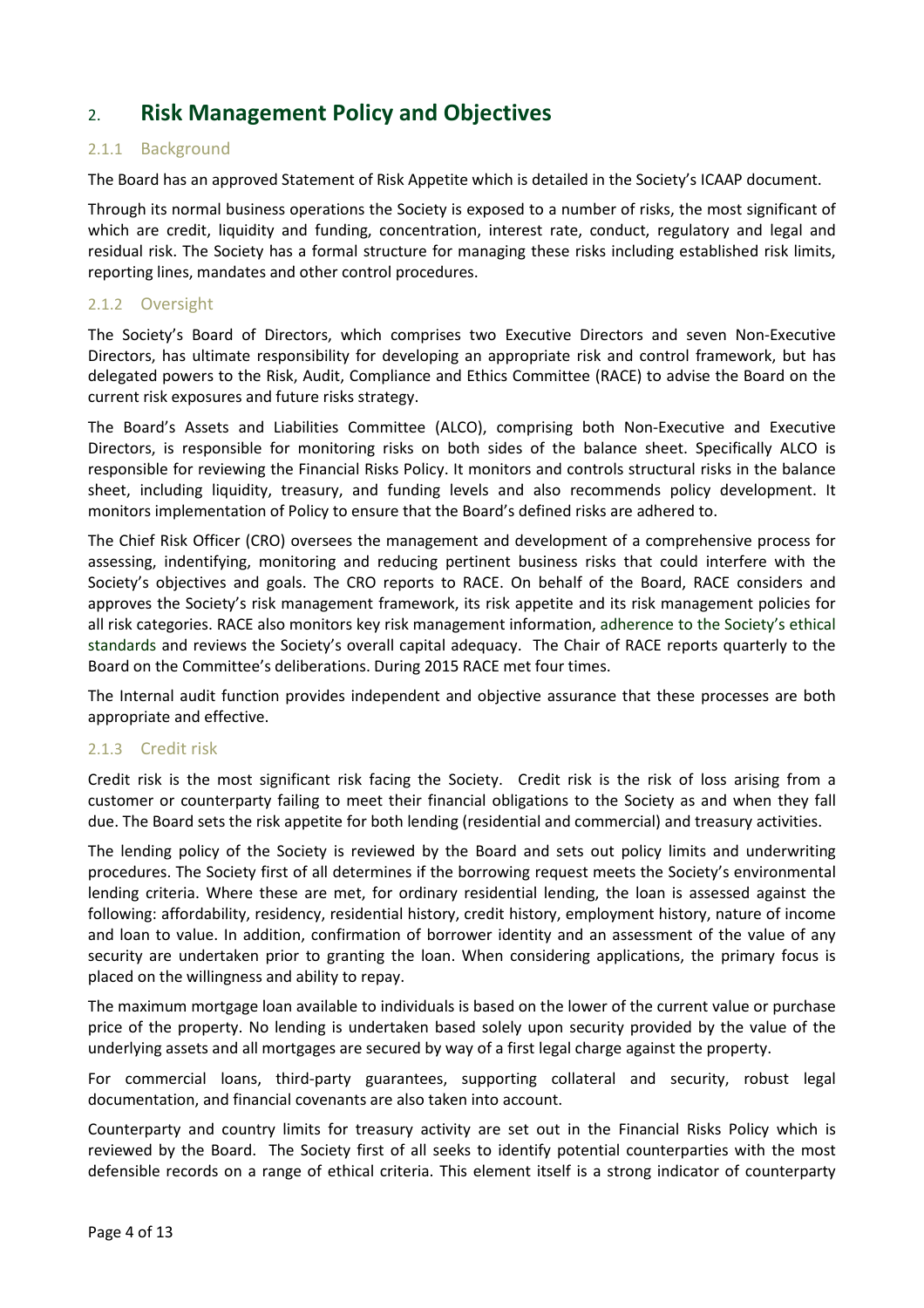quality and is reviewed at least annually, via internal analysis. Note is taken of external credit ratings as produced by Fitch IBCA, which provide triggers for disengagement.

#### 2.1.4 Operational risk

Operational risk is the risk of a loss arising from failed or inadequate internal processes or systems, human error or other external factors.

The Society has adopted the basic indicator approach (BIA) to operational risk which is expressed as a percentage of the average of the latest three years of the sum of net interest income and net non-interest income. There is no intention to move to a more advanced approach in the short to medium term.

The Society does not engage in any complex forms of funding or use off-balance sheet instruments and the Board is therefore content that no risk to the Society arises from these sources.

The Society manages its operational risks through internal controls, and various risk mitigation techniques, such as insurance and business continuity planning. The Society maintains a register of operational risks faced by the Society which are scored to reveal any potential implications for the level of capital held. The impact of these risks is re-evaluated on at least an annual basis and whenever a loss event occurs.

#### 2.1.5 Liquidity and funding risk

Liquidity risk is the risk that the Society does not have sufficient financial resources available to meet its obligations as they fall due, or that the Society is unable to meet regulatory prudential liquidity ratios. It is Society policy to ensure that sufficient liquid assets are at all times available to meet the Society's obligations, after taking into account withdrawals of customer deposits, draw-down of customer facilities and growth in the balance sheet. The management of the Society's liquidity is the responsibility of the Treasury function, which monitors liquidity limits on a daily basis.

The Society's liquidity objectives are:

- to meet all liabilities and cash-flow requirements as they arise and ensure sufficient funds for day-today needs
- to protect itself against the inherent maturity and interest-rate mismatch arising from the principal activity of lending long-term and financing this by means of predominantly short-term liabilities
- to cover expected imbalances in cash flows (e.g. where outflows in respect of tax payments, mortgage lending and capital expenditure, exceed inflows from mortgage redemptions and repayments and other receipts for a particular period)
- to cover the normal range of fluctuations in funding flows, which will arise but which are unpredictable to the timing and amount (e.g. release of retentions, closure of retail accounts)
- to maintain confidence that the Society will be able to meet its obligations to investors when called upon to do so and to honour its commitments for mortgage lending
- to earn a reasonable return balanced with risk, market rates and the Society's own ethical stance.

The Society has exposures to banks and building societies in its portfolio, which are held purely for liquidity purposes. The risk posed by counterparties is controlled by restricting the amount of lending to institutions with a credit rating below A-. ALCO reviews the list of approved counterparties on a regular basis and recommends changes for approval to the Board. The Society has not experienced any losses in its treasury portfolio for some 20 years.

The Society performs liquidity stress testing based on a range of adverse scenarios, and has a liquidity contingency funding plan which is maintained in order to ensure that the Society has access to sufficient resources to meet obligations as they fall due if these scenarios occur. Stressed liquidity profiles are reported to every ALCO meeting.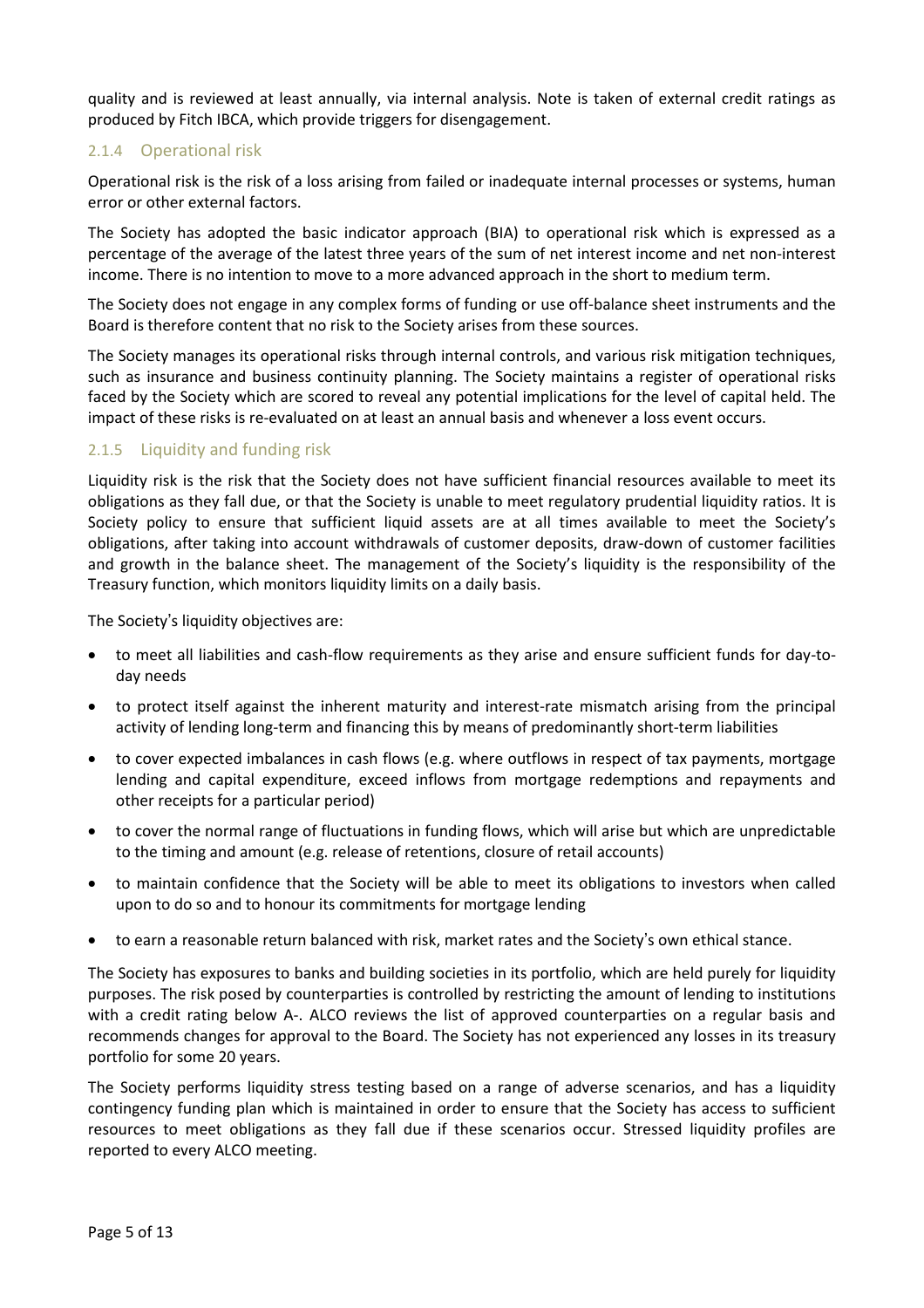#### 2.1.6 Interest rate risk

Interest rate risk is the risk that arises from mismatches between the re-pricing dates of the assets and liabilities on the Society's balance sheet. The Society is exposed to interest rate risk through its Treasury deposits and its guaranteed floor rate on savings accounts. However, the Society does not provide fixedrate mortgages or savings products at the present time, so the level of risk is minimal and is tracked through standard gap analysis techniques.

#### 2.1.7 Concentration risk

Exposure to Concentration Risk is monitored on a daily basis. As a Society that lends on a national basis, including Northern Ireland, the Society is not subject to an undue level of geographic concentration risk.

The activities of the Society are of course highly concentrated in residential lending and funded primarily by retail investments. However, the Society argues firstly that this model has long-term resilience and secondly, the Society's deliberate focus on energy efficiency and environmental impacts of residential property ensures a high level of quality in the lending book and a higher degree of resilience than the mainstream market which will increase as energy prices rise.

The Society's lending model which requires energy efficiency improvements ensures that there is no dependence on either re-mortgage business or introduced business. Internal limits and the nature of the product range ensure that there is no undue exposure to any property type or class of borrower, including more specialist books such as self-build and buy-to-let.

The Society takes particular note of concentration risk arising from large exposures which are a function of the relatively small size of the Society. This is controlled by close attention to the credit assessment process.

#### 2.1.8 Business risk

Business risk arises from macroeconomic factors that may impact on the ability of the Society to carry out its business plan. Business Risk is managed through regular review and development of the Corporate Plan, management oversight and an embedded corporate governance process. The Society conducts stress and scenario analysis as part of its corporate planning process to identify potential mitigating actions that can be employed in the event of a downturn.

#### 2.1.9 Regulatory and legal risk

The volumes and complexity of regulatory issues may reduce the Society's capital and ability to compete and grow, or result in fines, public censure or restitution costs because of failure to understand, interpret, implement and comply with EU and UK regulatory requirements. The Society has an internal compliance function to monitor compliance with existing legislation, the implementation of controls and the impact of new requirements. This is overseen by the RACE Committee.

#### 2.1.10 Conduct risk

Conduct Risk is the risk of the Society's conduct resulting in poor outcomes for consumers, consumers being either members or potential members. The Board fully embraces the Financial Conduct Authority (FCA)'s Principle 6, namely to ensure that the Society pays due regard to the interests of its members and treats them fairly at all times. These principles are firmly embedded within the Society's culture and maintained through staff and Director induction, training and performance management.

Conduct Risk is monitored by the RACE committee and the Board, as part of the Society's Ethics framework. This framework goes beyond a risk mitigation perspective by also seeking to maximise opportunities to improve outcomes for the Society's full range of stakeholders. The Ethics (Conduct Risk) Policy is reviewed annually. The Ethics Manager reports on conduct to every RACE committee.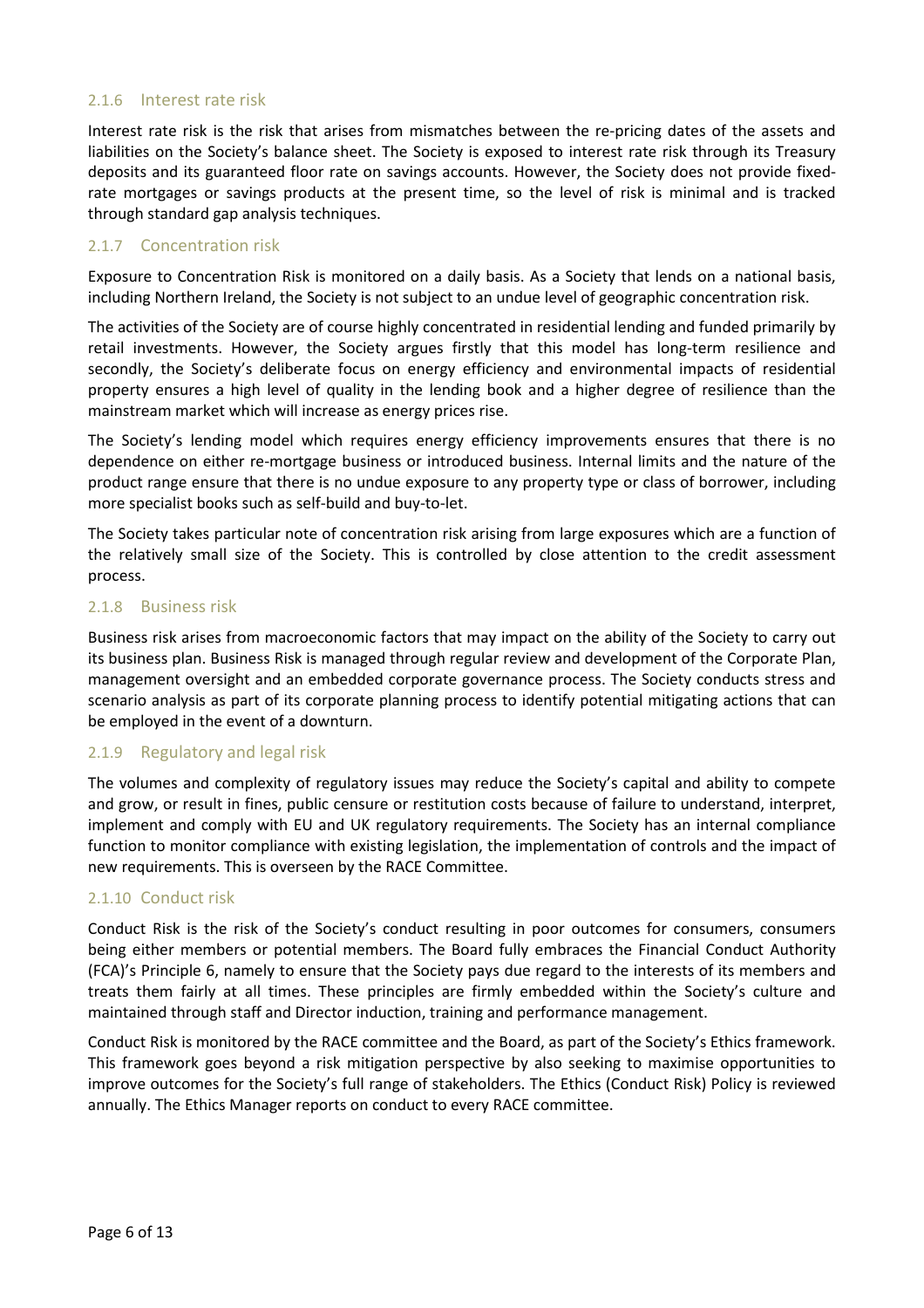#### 2.1.11 Residual risk

The Society holds capital both to cover events that can be anticipated with a reasonable degree of certainty and to deal with market stresses. In addition, capital is held in excess of the minimum required by the PRA to cover events that are unforeseen.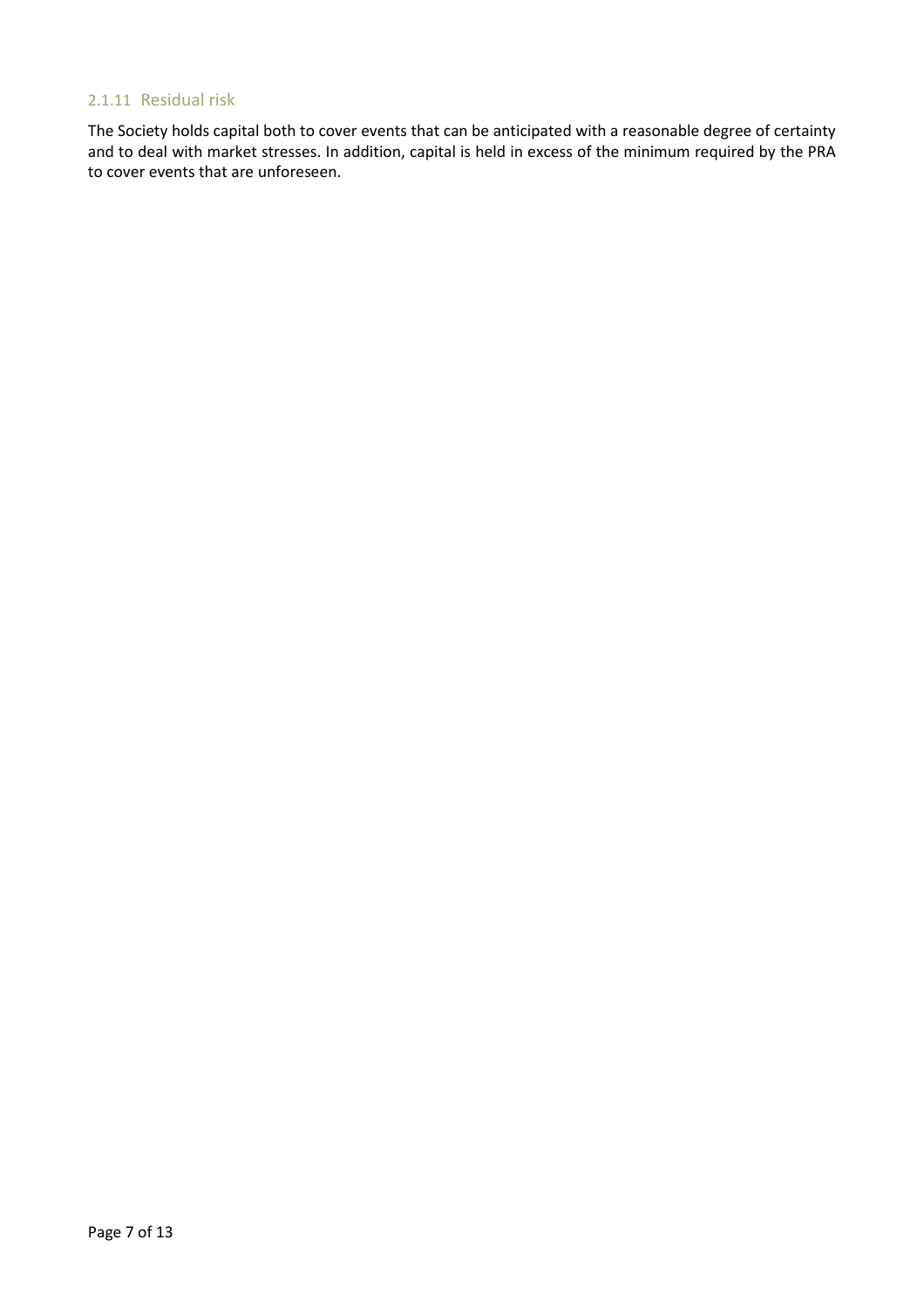## 3. **Capital Resources**

The capital resources of the Society are calculated in accordance with the CRR. The assets of the Society, as shown in the Balance Sheet, were £145,929m at 31 December 2015. This figure is net of collective and individual provisions.

The table below summarises the composition of the Society's regulatory capital for the Society as at 31 December 2015, together with prior year comparatives. The comparative figures for 2014 have been restated in accordance with FRS102 accounting standards.

| <b>Capital resources</b>                | As at 31/12/2015<br>£000 | As at 31/12/2014<br>£000 |
|-----------------------------------------|--------------------------|--------------------------|
| Common Equity Tier 1 - general reserves | 7,733                    | 6,851                    |
| Tier 2 - sub-ordinated debt             | 548                      | 723                      |
| - collective impairment allowance       | 104                      | 60                       |
| Total capital resources                 | 8,385                    | 7,634                    |

#### **Common Equity Tier 1 capital**

These are the general reserves of the Society and represent the accumulated after tax profits of the Society less intangible assets.

#### **Tier 2 capital**

The Society holds two issues of subordinated liabilities which qualify as Tier 2 capital. The debt is unsecured and ranks behind the claims of the Society's depositors, creditors and investing members. Under the transitional arrangements in Basel III all debt held by the Society is to be amortized on a daily basis at an annual rate of between 10 and 20% dependent on the maturity date of the debt.

General provisions of the Society represent part of the Society's free capital and are therefore included as Tier 2 capital.

#### **Profit and Capital**

Current profit levels are sufficient to underpin the Society's growth based on existing capital requirements. Because of the strong potential to grow further the Society's intention to take on supplementary capital in the future remains. Whilst the Society is continuing to plan to issue a new capital instrument it awaits the outcome of ongoing regulatory deliberations on adequate capital levels before determining the extent of its capital raising ambitions.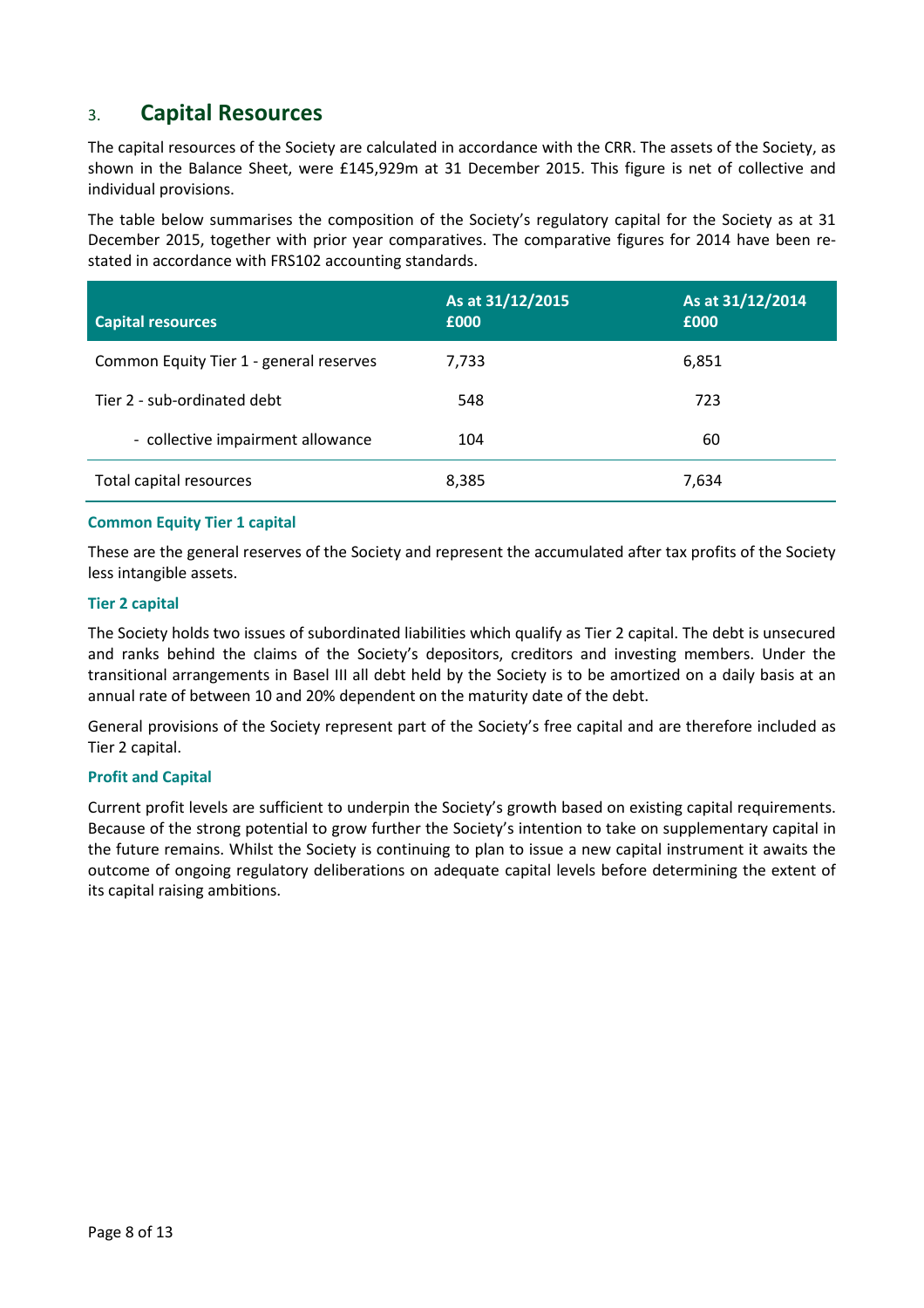## 4. **Risk Weighted Exposure Amounts and Operational Risk Capital**

The Society's planning process seeks to ensure that the Society will have enough capital to meet the base regulatory requirements under the CRR, to support the business's expected growth potential, concomitant with its risk appetite and its assessments of current and future material risks. This assessment is informed by the regular stress and scenario testing that is performed both on the Society's capital and liquidity position. These conclusions are set out in the Corporate Plan in conjunction with the ICAAP which also takes into account the Society's Individual Capital Guidance.

The Society allocates capital as set out in the table below to the assets of the Society on a risk weighted basis in line with the 'Standardised Approach' to Credit Risk as specified by the CRR. Additionally, the Society uses the 'Basic Indicator Approach' to evaluate the additional capital required to cover the Operational Risk associated with the Society's activities. The table below details the Society's Pillar 1 capital requirement as at 31 December 2015.

|                                              | <b>Exposure £000</b> | <b>Risk Weighted</b><br>Exposure £000 | <b>Pillar 1 capital</b><br>£000 |
|----------------------------------------------|----------------------|---------------------------------------|---------------------------------|
| Liquidity                                    |                      |                                       |                                 |
| <b>Central Government</b>                    | 19,283               | 0                                     | $\mathbf 0$                     |
| <b>Credit Institutions</b>                   | 10,459               | 2,073                                 | 166                             |
| <b>Total Liquidity</b>                       | 29,742               | 2,073                                 | 166                             |
| Loans and advances to customers <sup>1</sup> |                      |                                       |                                 |
| Residential performing loans                 | 130,880              | 40,776                                | 3,262                           |
| Non-residential performing loans             | 7,199                | 5,674                                 | 454                             |
| Past due items                               | $\mathbf 0$          | 0                                     | 0                               |
| <b>Total Loans and advances to customers</b> | 138,079              | 46,450                                | 3,716                           |
| <b>Other Exposures</b>                       |                      |                                       |                                 |
| Fixed and other assets                       | 2,677                | 2,729                                 | 218                             |
| <b>Total Other Exposures</b>                 | 2,677                | 2,729                                 | 218                             |
| <b>Total Credit Risk Exposures</b>           | 170,498              | 51,253                                | 4,100                           |
| <b>Operational Risk Capital Requirement</b>  |                      |                                       | 408                             |
| <b>Total Pillar 1 Capital Requirement</b>    |                      |                                       | 4,508                           |
| <b>Tier 1 Capital</b>                        |                      |                                       | 7,733                           |
| Excess over Pillar 1 minimum                 |                      |                                       | 3,224                           |

<span id="page-8-0"></span><sup>1</sup> Includes commitments

 $\overline{\phantom{a}}$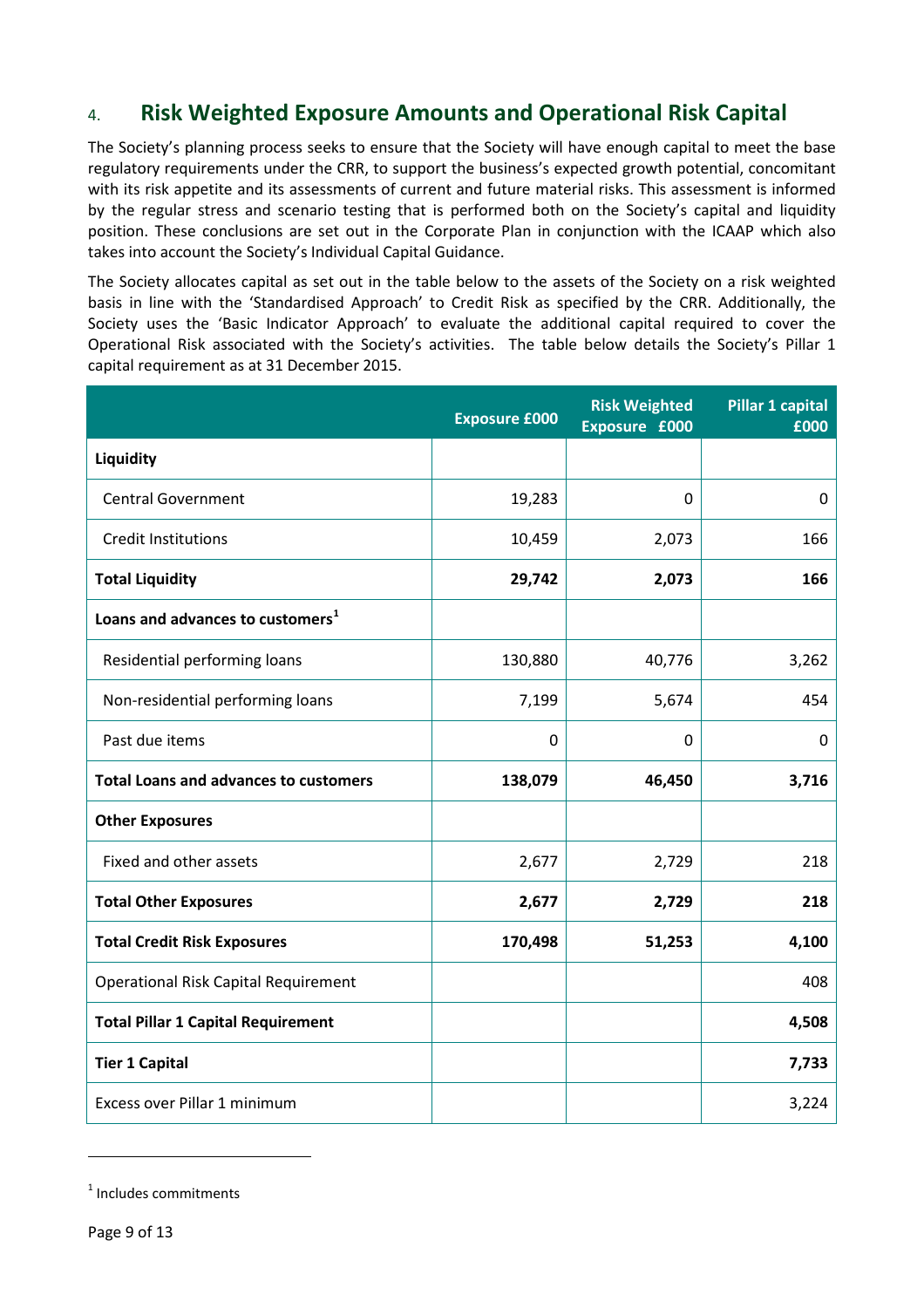## 5. **Counterparty Credit Risk**

The Society's counterparty treasury credit risk management policy is designed to ensure that the Society can obtain the best possible return whilst operating within prudent limits in respect of counterparties.

In selecting counterparties and the limits to be applied to them, the Society makes reference to Credit Ratings supplied by ECAIs, balance sheet data, and a general assessment of the counterparty in terms of background information which includes an overall ethical assessment which is updated annually or more frequently as required. This assessment includes among other matters:

- examination of the counterparties' environmental, sustainable development, biodiversity and waste management policies
- consideration of the degree of reporting on climate change
- compliance with the health and safety, environmental and labour legislation of the jurisdictions the counterparty is active in
- significant sectoral and regional exposures.

Policy Limits and counterparties are reviewed by ALCO and are subject to formal approval by the Board. The Society receives counterparty grading updates from its treasury advisors and limits may be suspended following adverse downgrades.

The table below shows the breakdown of liquid assets by maturity and rating as at 31 December 2015 under the standardised approach.

| <b>Credit Ratings</b> | <3 months<br>£000 | 3 months to 1<br>year<br>£000 | >1 year<br>£000 | <b>Total</b><br>£000 |
|-----------------------|-------------------|-------------------------------|-----------------|----------------------|
| <b>AAA to AA-</b>     | 3,500             |                               |                 | 3,500                |
| $A+$ to $A-$          | 2,000             |                               |                 | 2,000                |
| BBB+ to BBB-          | 2,173             | 500                           |                 | 2,673                |
| BB+ to BB-            | 769               |                               |                 | 769                  |
| Unrated               | 500               | 1,000                         |                 | 1,500                |
| Central Government    | 15,781            | 3,491                         |                 | 19,272               |
| <b>Total</b>          | 24,723            | 4,991                         |                 | 29,714               |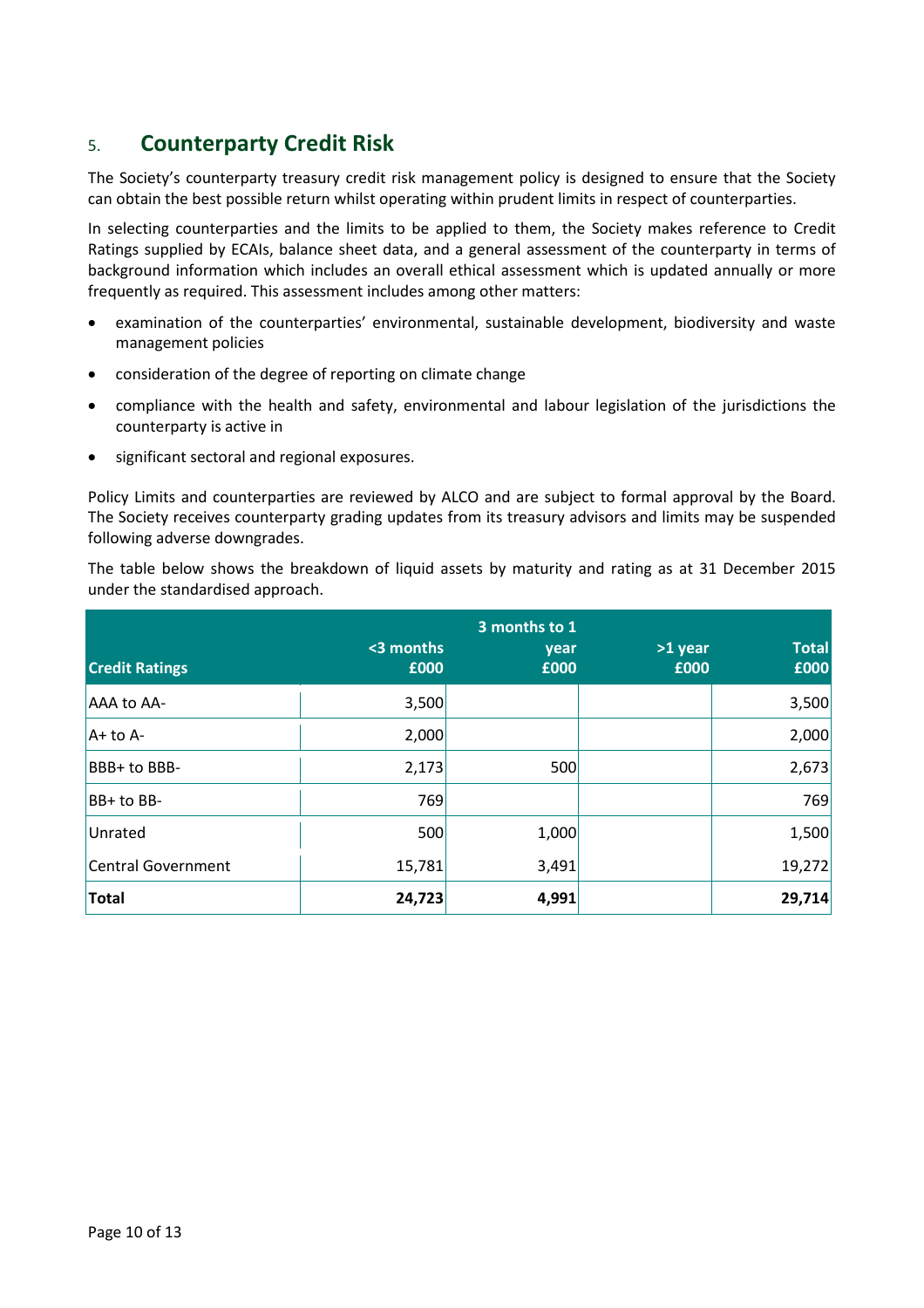## 6. **Mortgage Credit Risk and mitigation**

Mortgages are the Society's principle asset class. Throughout the year and at each year end, assessment is made of all advances where the account is in arrears. Where expected future cash flows from borrowers are lower than the current balance outstanding the account is considered impaired.

Allowance for impairment is reviewed annually, or when there is a material change in circumstances that could lead to increased losses in the mortgage book, such as a change in national or local economic conditions, deterioration in house prices or the trend in arrears.

In determining provisioning requirements, individual assessments are made of all advances and loans on properties that are in arrears, in possession, in forbearance and where the balance is in excess of 5% capital. An individual provision is made against those advances and loans that are considered to be impaired and a loss is likely to occur should the property be taken into possession, with account taken of any discount which may be needed against the value of the property to agree a sale.

At the end of December 2015 there were no cases that were three months or more in arrears that were considered to be impaired and there were no properties in repossession. At that date there were no accounts that were recorded as being past due (90 days or more in arrears).

In addition a collective provision is made to cover potential losses which might arise due to unknown factors based on general economic conditions and the Society's previous experience of impairment.

Full details on the movements in collective and individual provisions are provided in note 12 in the Annual Report and Accounts 2015. Further detail about the credit quality and the Loan to value of the mortgage book is in Note 24.

A residual maturity analysis of loans and advances to customers is provided in Note 11 of the Annual Report and Accounts, disclosed on the basis that all loans are held for their agreed maturity.

Indexed valuations are applied to the mortgage portfolio on a quarterly basis. At the end of December 2015, the average LTV of the residential mortgage portfolio remains low at 38.63%.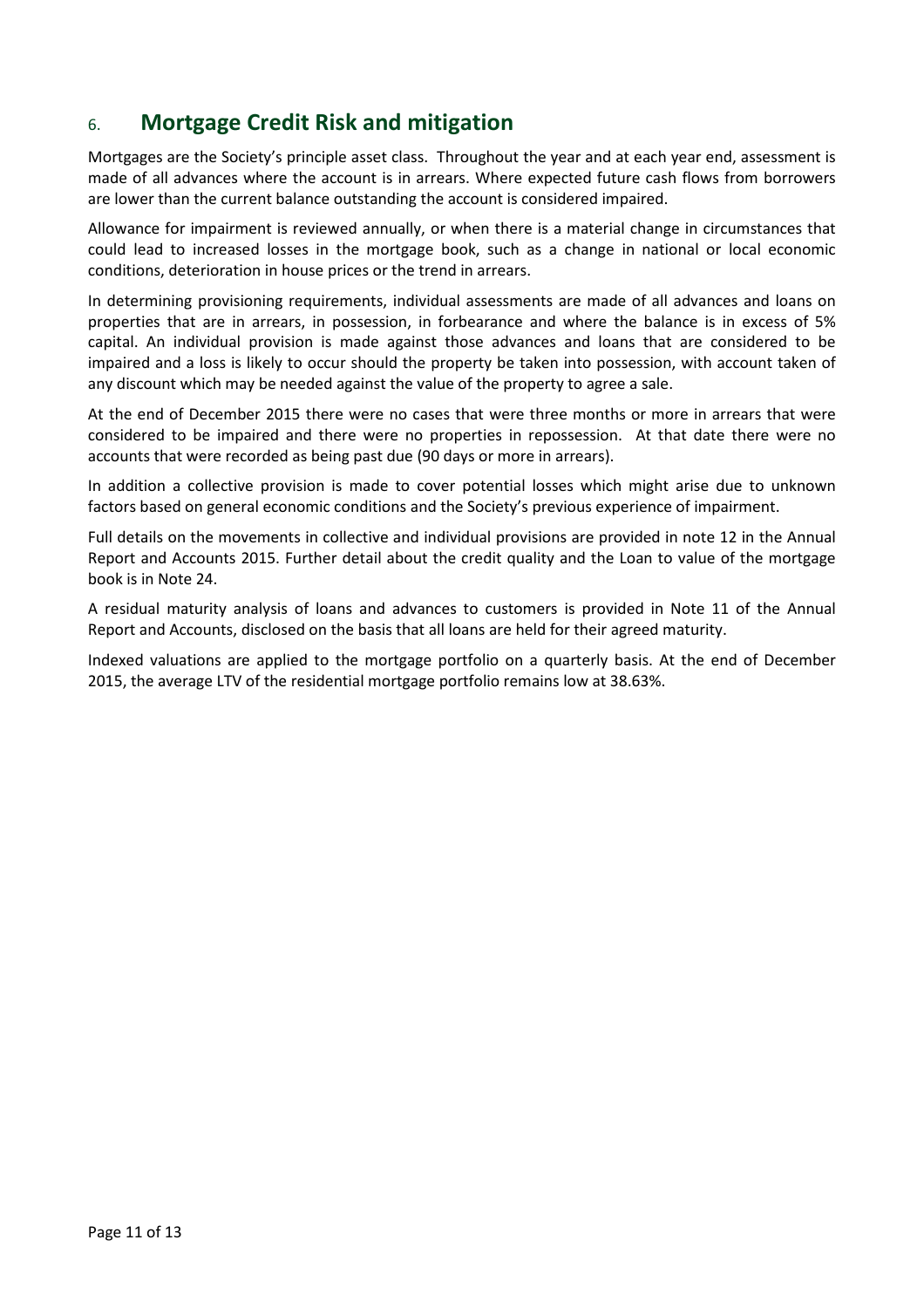## 7. **CRD IV Disclosures**

CRD IV introduced a leverage ratio which measures the levels of tier 1 capital against both on and off balance sheet exposures. This controls the overall level of growth that the institution can contemplate as a backstop to CRD IV capital ratios based on risk weightings. The leverage ratio does not distinguish between credit quality of loans and acts as a primary constraint to excessive lending in proportion to the capital base. The Basel Committee is using a period to 2017 to test a minimum Tier 1 leverage ratio of 3.00%. At 31 December the Society's Tier 1 Leverage Ratio is 5.13%.

CRD IV also introduced a requirement for country-by-country reporting. The objective of this is to provide increased transparency regarding the source of the financial institution's income and the location of its operations. This information can be found in Note 29 of the Annual Report and Accounts.